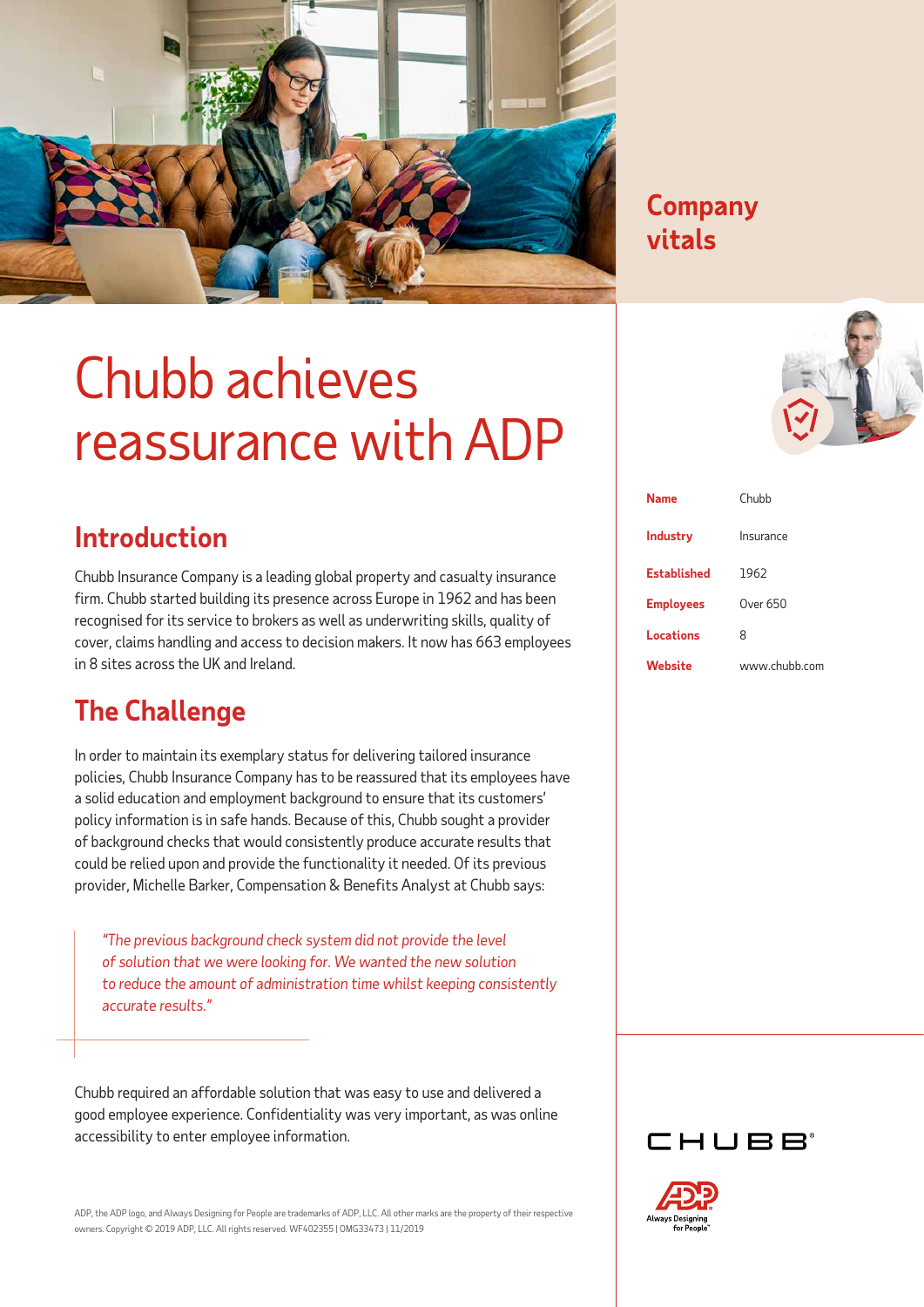In addition to this, the solution had to be one that could reduce the administrative burden on the HR team and this would only be achieved by the guarantee of thorough and accurate results.

### **The solution**

Chubb Insurance Company chose ADP BackCheck to replace its previous provider and ensure a thorough employee screening function. "An online service was fundamental to our aims. We needed a solution that was easy to set up and enabled our employees to input their own data. In addition we were looking to build on the level of checking that we were previously getting" The process to find a new provider started in earnest and ADP was among three short listed vendors. Michelle continues:

*"It was clear from the start that ADP would come out on top. While the pitch was very competitive, the ADP team was extremely responsive to any questions that we had and were impressive throughout."* 

#### **The Implementation**

It took a short period of time to set up the ADP BackCheck system and Michelle adds, "The setup was extremely easy and fitted in with our tight deadline. We were able to hand over the implementation to the account team at ADP in full confidence that the migration would be smooth and successful. "The amount of support we received throughout the process was fantastic. Nothing

# **//**

An online service was fundamental to our aims. We needed a solution that was easy to set up and enabled our employees to input their own data. In addition we were looking to build on the level of checking that we were previously getting.

Michelle Barker Compensation & Benefits Analyst, Chubb



CHURR



ADP, the ADP logo, and Always Designing for People are trademarks of ADP, LLC. All other marks are the property of their respective owners. Copyright © 2019 ADP, LLC. All rights reserved. WF402355 | OMG33473 | 11/2019